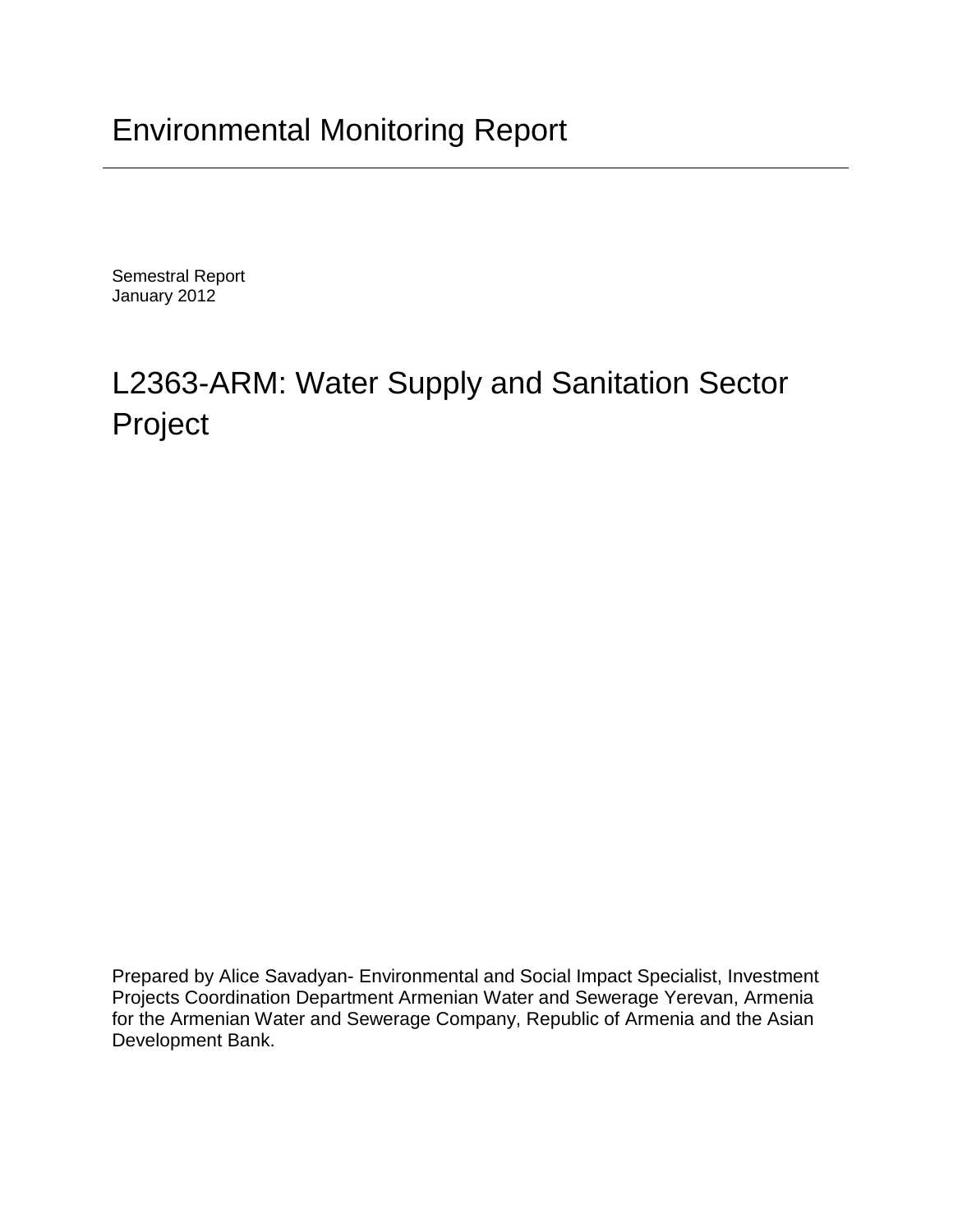

# Bi-annual Environmental Monitoring Report

Project Number: 2363 ARM (SF) 18.12.2007

Report for the period 01.01.2012- 01.06.2012

## Republic of Armenia

### Water Supply and Sanitation Sector Project

### Financed by the Asian Development Bank

Prepared by Alice Savadyan- Environmental and Social Impact Specialist Investment Projects Coordination Department Armenian Water and Sewerage Yerevan, Armenia

Implementing agency- Armenian Water and Sewerage Company

This report does not necessarily reflect the views of ADB or the Government concerned, and ADB and the Government cannot be held liable for its contents.

### **Asian Development Bank**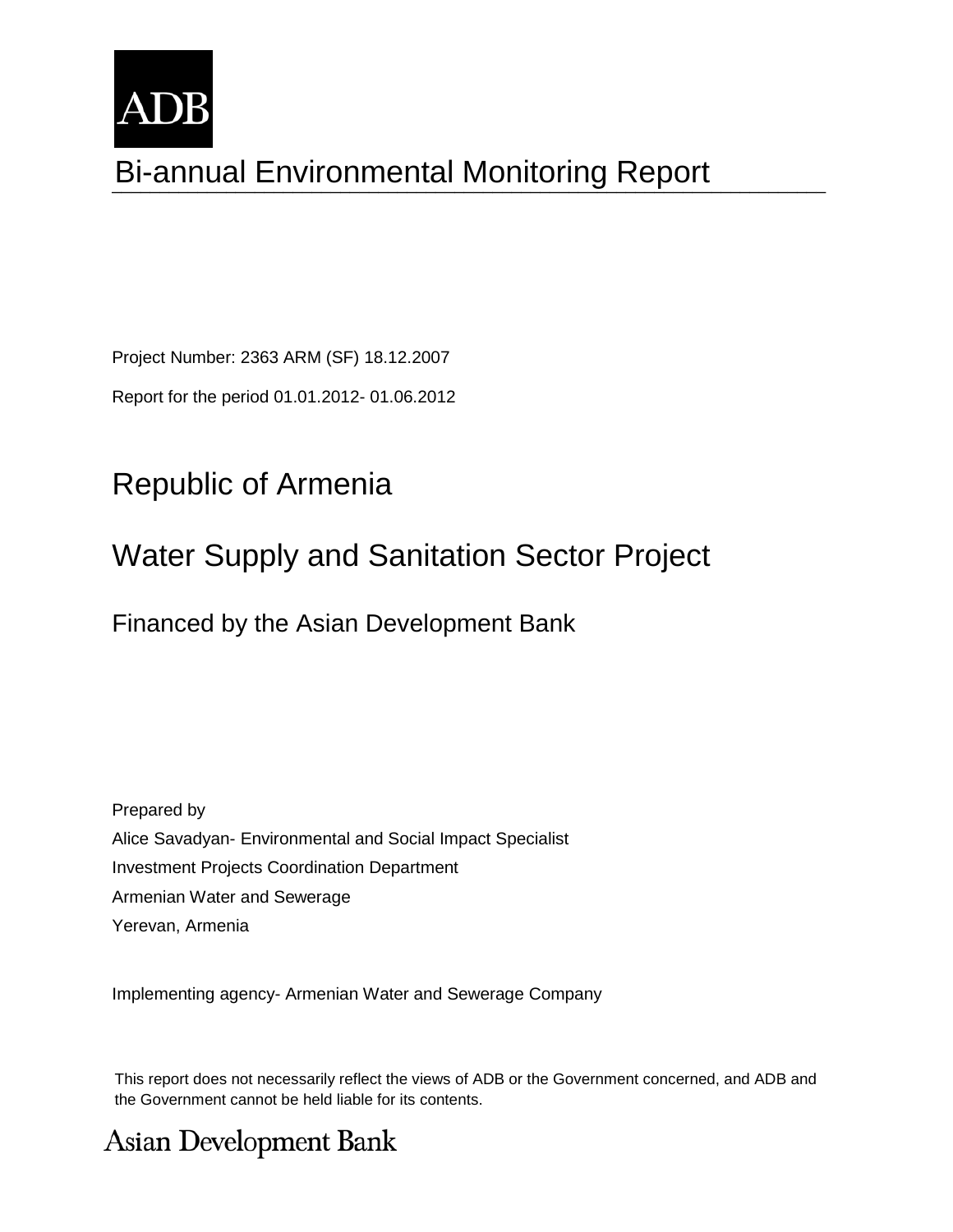### **Contents**

| A.  |                                                                     |  |
|-----|---------------------------------------------------------------------|--|
|     | 1.                                                                  |  |
|     | 2.                                                                  |  |
|     | 3.                                                                  |  |
| В.  |                                                                     |  |
|     |                                                                     |  |
| D.  | Changes in project organization and Environmental management team 4 |  |
| E., |                                                                     |  |
|     |                                                                     |  |
|     |                                                                     |  |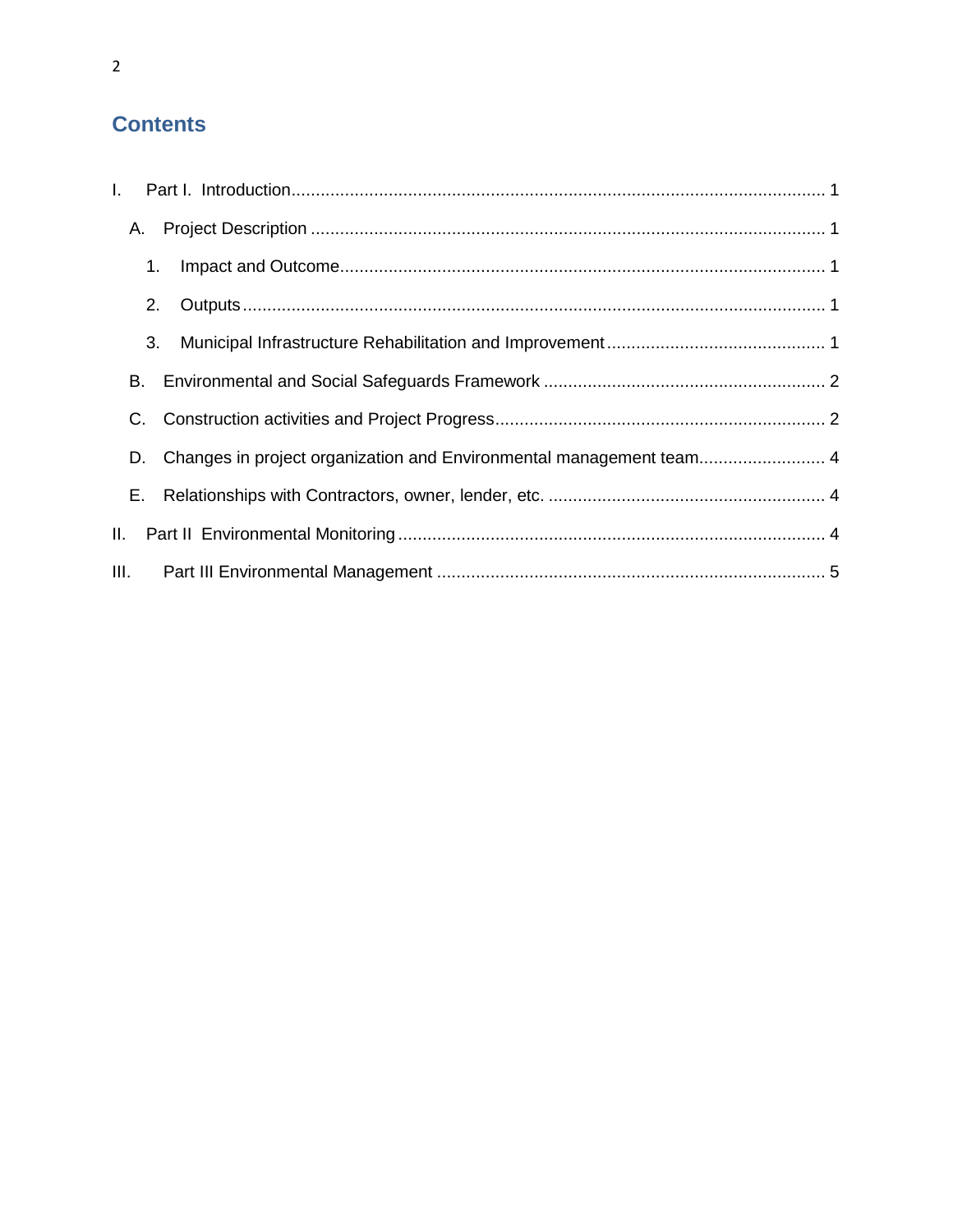#### **I. PART I. INTRODUCTION**

#### <span id="page-3-1"></span><span id="page-3-0"></span>**A. Project Description**

#### <span id="page-3-2"></span>**1. Impact and Outcome**

1. The Water Supply and Sanitation Sector Project (Project) is aimed at improving the public health and environment for about 576,000 people living in 16 towns and about 125 villages through safe and reliable water supply and improved sewerage and sanitation facilities. Based on the submission made by the Government of the Republic of Armenia (GRA) and as appraised by the Asian Development Bank (ADB), there are approximately 18 subprojects covering towns and villages where there is an urgent need for WSS improvements. The Project will help the Government provide the required institutional and management support to the Armenia Water and Sewerage Company (AWSC) and local municipal governments to enable them to be more self-disciplined in financial, managerial, and technical aspects.

2. The outcome of the Project is improved access to safe, reliable, and sustainable water supply and sanitation (WSS) services managed on commercial principles and environmentally sound practices. The Project will focus first on optimizing the operation of existing infrastructure and maximizing the operating efficiency of WSS service providers, followed by constructing new infrastructure.

#### <span id="page-3-3"></span>**2. Outputs**

3. The Project comprises the following main components: (i) municipal infrastructure rehabilitation and improvement; and (ii) management improvement and development.

#### <span id="page-3-4"></span>**3. Municipal Infrastructure Rehabilitation and Improvement**

4. This component comprises two parts: (i) rehabilitation and extension of distribution systems; and (ii) improvement of sewerage and sanitation systems. The first part will address rehabilitation and replacement of the deteriorated water supply infrastructure by reducing leakage; improving supply pressure; constructing new mains to connect new consumers, particularly poorly served low-income communities; installing water meters to all bulk and domestic consumers, and repairing/remodeling water intakes, pumps, flow meters, valves, and treatment units; and providing new storage reservoirs and tubewells at technically viable locations. The second part will address sanitation requirement in the subproject towns and villages and address improvement of the sewerage system by cleaning existing sewers and carrying out urgent repairs/replacement of damaged sewers that are polluting water supply in selected towns and villages. This part also includes the provision of sewer cleaning machinery and other essential equipment required for efficiently operating WSS systems.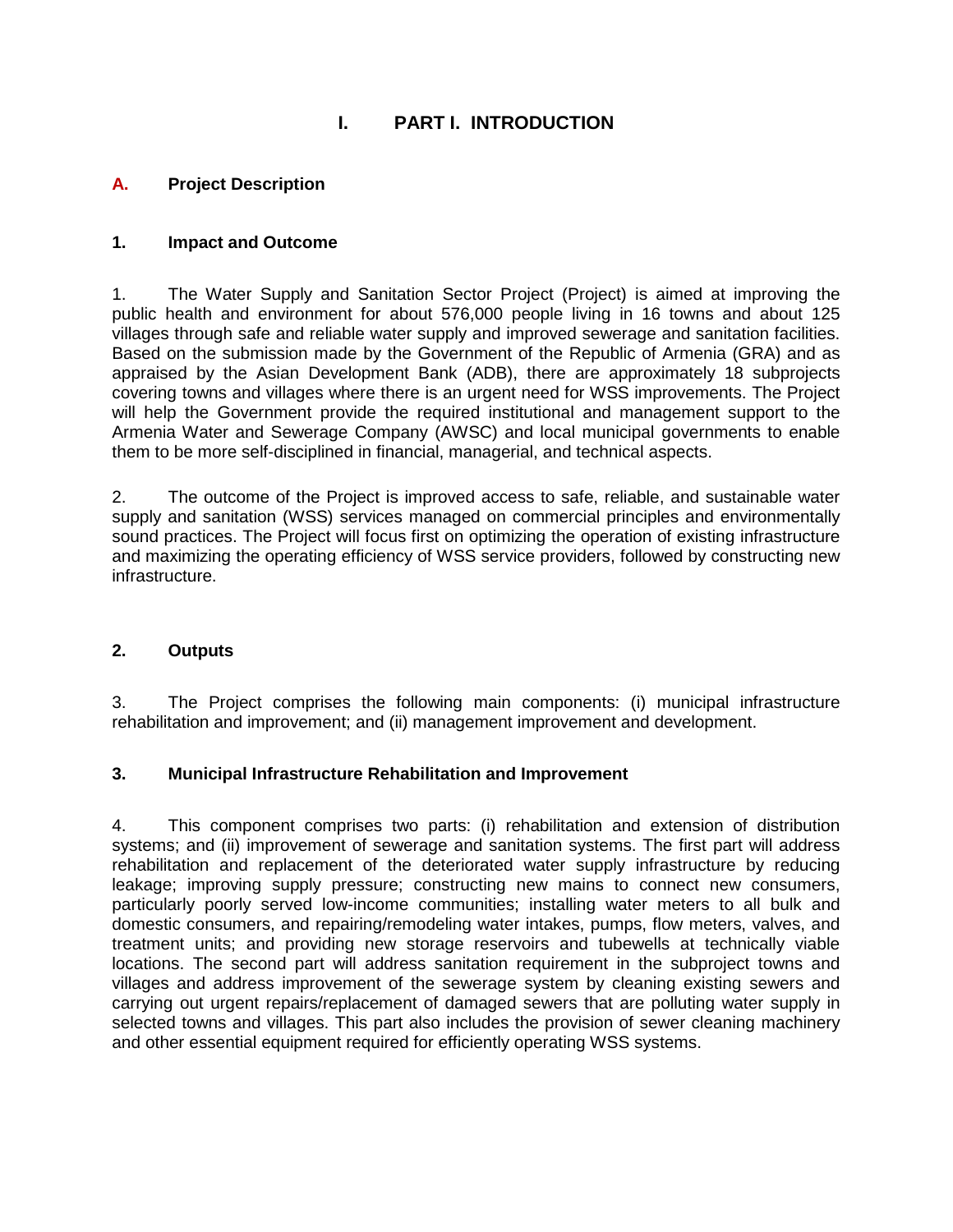5. By redesigning the overall WSS systems, this component addresses the existing problems of the systems being overdesigned/under-designed. It also includes updating of consumer databases, conversion of illegal connections to registered accounts, and monitoring of water quality. To demonstrate 100% water supply coverage, 100% metering, 24-hour water supply with the desired pressure, and 100% collection efficiency, the Project will select a pilot zone and concentrate resources to undertake the related actions. This will help gain the confidence of all consumers in the Project area in an efficient and strongly governed WSS system, and help the implementing agency (IA) to replicate it smoothly. Selection of the pilot zone will be based on active participation and strong commitment of the users, apart from technical considerations to isolate the zone hydraulically for the required water pressure after addressing all the water losses.

6. As of 01 June 2012, the Project aimed at improving the public health and environment for about **600,000** people living in **21 towns** and about **101 villages** where is an urgent need for WSS improvements in the frame of **25 subprojects** through safe and reliable water supply and only urgent improvement of sewerage and sanitation facilities (original aim was about 576,000 people living in 16 towns and about 125 villages in the frame of 18 subprojects).

#### <span id="page-4-0"></span>**B. Environmental and Social Safeguards Framework**

7. The Project has been classified as Environmental Category B and provides environmental benefits by improving sanitation and providing safe, reliable water supply to towns, villages, and communities. Initial environmental examinations (IEEs) were carried out in accordance with ADB's Environment Policy (2002), Environmental Assessment Guidelines, and Armenian environmental guidelines.

8. Subprojects has been classified as a Environmental Category B, IEE reports were developed for all subprojects and EMPs were developed based on the IEE reports.

9. The screening process carried out for the IEEs has identified minor possible adverse environmental impacts likely to be caused by the Subprojects. Most potential negative impacts may occur during construction. However, they will be temporary and can be mitigated to acceptable levels. Effort will be made to (i) protect the sources, (ii) minimize construction pollution and waste, and (iii) limit specific impacts related to the pipeline routes. Overall, according to the findings of the IEEs, the Subprojects were have significant positive impacts on the quality of life and environment for beneficiaries; and were ensure environmental safeguards for implementing a continuous, reliable water supply and adequate sanitation facilities.

#### <span id="page-4-1"></span>**C. Construction activities and Project Progress**

10. During reporting period 2 new contracts have been signed. Detailed information on ongoing projects, IEE and EMP development, Bid opening and submission to ADB is presented in the table below.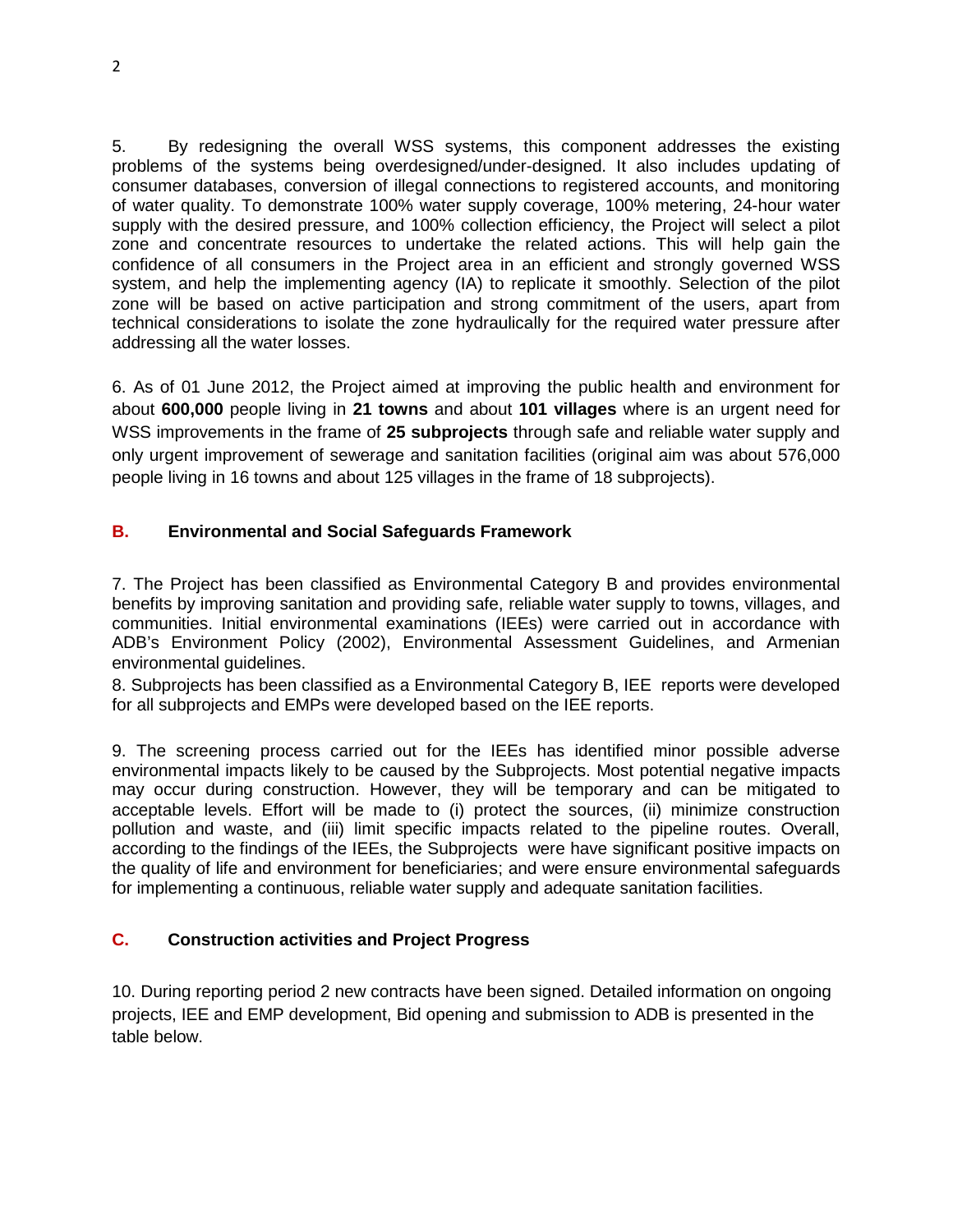| <b>Project title</b>              | <b>IEE</b>  | <b>EMP</b>         | <b>IEE and EMP</b> | <b>Contract</b> | <b>Status of</b> |
|-----------------------------------|-------------|--------------------|--------------------|-----------------|------------------|
|                                   | development | development,       | submission         | signing         | implementation   |
|                                   |             | <b>Bid opening</b> | date to ADB        |                 |                  |
| L2363-ICB-1-15                    | 04.06.2009  | 13.01.2010         | 27.03.2010         | 02.04.2010      | 30.06.12         |
| Water improvement                 |             |                    |                    |                 | Finalized        |
| in Charentsavan,                  |             |                    |                    |                 |                  |
| Solac, Argel villagies            |             |                    |                    |                 |                  |
| WSS and Makravan                  |             |                    |                    |                 |                  |
| N <sub>2</sub> P <sub>S</sub>     |             |                    |                    |                 |                  |
| reconstruction                    |             |                    |                    |                 |                  |
| L2363-NCB-1-18-1                  | 21.07.2009  | 21.02.2011         | 11.02.2011         | 31.03.2011      | On going         |
| Agarak town and                   |             |                    |                    |                 |                  |
| Karchevan village                 |             |                    |                    |                 |                  |
| <b>WSS reconstruction</b>         |             |                    |                    |                 |                  |
|                                   |             |                    |                    |                 |                  |
| L2363-NCB-1-27                    | 02.06.2010  | 18.01.2011         | 11.02.2011         | 07.02.11        | 31.05.12.        |
| ljevan town WESS                  |             |                    |                    |                 | Finalized        |
| reconstruction                    |             |                    |                    |                 |                  |
| L2363-NCB-1-28                    | 22.09.2011  | 16.05.2011         | 16.02.2011         | 30.05.2011      | On going         |
| Tashir town WSS                   |             |                    |                    |                 |                  |
| L2363-NCB-1-28/1                  | 22.09.2011  | 26.03.2012         | 16.02.2011         | 06.04.2012      | On going         |
| Tashir region,<br>Mecavan and     |             |                    |                    |                 |                  |
|                                   |             |                    |                    |                 |                  |
| Sarchapet WSS,<br>Novoselcevo and |             |                    |                    |                 |                  |
| Getavan PS                        |             |                    |                    |                 |                  |
| reconstruction                    |             |                    |                    |                 |                  |
| L2363-NCB-1-29                    | 22.09.2011  | 09.03.2011         | 16.02.2011         | 08.04.11        | 31.05.12         |
| Stepanavan WSS                    |             |                    |                    |                 | Finalized        |
| reconstruction                    |             |                    |                    |                 |                  |
| L2363-NCB-1-30                    | 22.09.2011  | 15.03.2012         | 02.04.2012         | 04.04.12        | On going         |
| <b>Odzun and Tsater</b>           |             |                    |                    |                 |                  |
| village WSS                       |             |                    |                    |                 |                  |
| reconstruction                    |             |                    |                    |                 |                  |
| L2363-NCB-1-31                    | 11.03.2011  | 31.01.2012         | 16.02.2011         | 23.03.2011      | 30.04.12         |
| Bypass of Dzknget-                |             |                    |                    |                 | Finalized        |
| Sevan water main                  |             |                    |                    |                 |                  |
| L2363-NCB-1-32                    | 07.06.2010  | 18.01.2011         | 16.02.2011         | 17.02.11        | 30.06.12         |
| Eghegnadzor,                      |             |                    |                    |                 | Finalized        |
| Noyemberyan,                      |             |                    |                    |                 |                  |
| Aygepat and                       |             |                    |                    |                 |                  |
| Mkhchan villagise                 |             |                    |                    |                 |                  |
| <b>WSS reconstruction</b>         |             |                    |                    |                 |                  |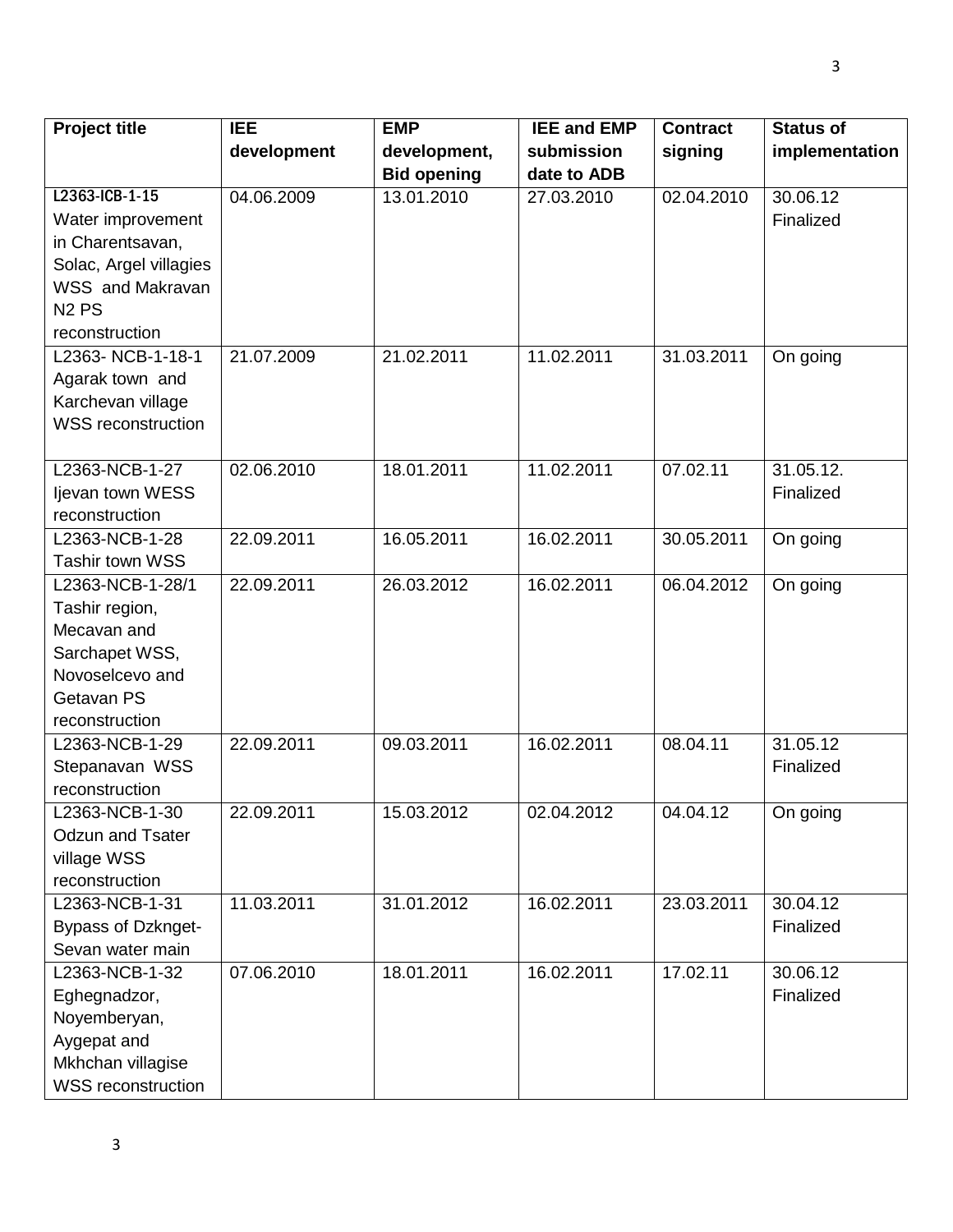#### <span id="page-6-0"></span>**D. Changes in project organization and Environmental management team**

11. Environmental and social impact specialist has been hired by AWSC since January 2009. No changes have been made in Environmental Team of AWSC since that time.

12. During the first term of 2012 there were some structural changes in Water Quality Team of AWSC. The company expanded Water Quality Division into Department in order to improve water production control and coordination of regional branches' water quality laboratories works. Environmental and Water Quality Team close cooperate, particularly on public participation and public hearing conduction issues, where complaining on water quality issues usually raised.

#### <span id="page-6-1"></span>**E. Relationships with Contractors, owner, lender, etc.**

13. Site engineer of Contractors is responsible for environmental supervision during construction works. During the Reporting period SSEMP explanation meeting has been held for the new Contractors site engineers as well as for technical supervision team. Meeting dated on 10.04.2012. AWSC IPCD environmental and social impact specialist in details presented the social, health benefits from the implementation of the project. Importance of environmental mitigation measures included in site specific Environmental Management Plan during the construction works have been explained. **Photos are attached.**

#### **II. PART II ENVIRONMENTAL MONITORING**

<span id="page-6-2"></span>14. **AWSC**, through its **PME**, carries overall responsibility for environmental compliance of works performed under the WSS Project and to meet this responsibility provides day-to-day environmental supervision of the project implementation. According to the requirements of the national legislation, AWSC/PME hires a Consultant to provide technical supervision of works, including environmental monitoring. AWSC's environmental specialist oversees performance of the TSC for the purpose of quality assurance, which implies review of TSC's monthly reports and validation of the provided information through periodic field visits of AWSC's environmental specialist.

15. Various state agencies authorized to carry out monitoring of respective thematic aspects pertaining WSS Project at its construction and operation phases include:

- **State Environmental Inspectorate** of the RA Ministry of Nature Protection;
- **State Hygiene and Anti-Epidemic Inspectorate** of the RA Ministry of Health;
- **State Agency for Protection of Historical and Cultural Monuments**, if necessary;
- **RA Ministry of Transport and Communications;**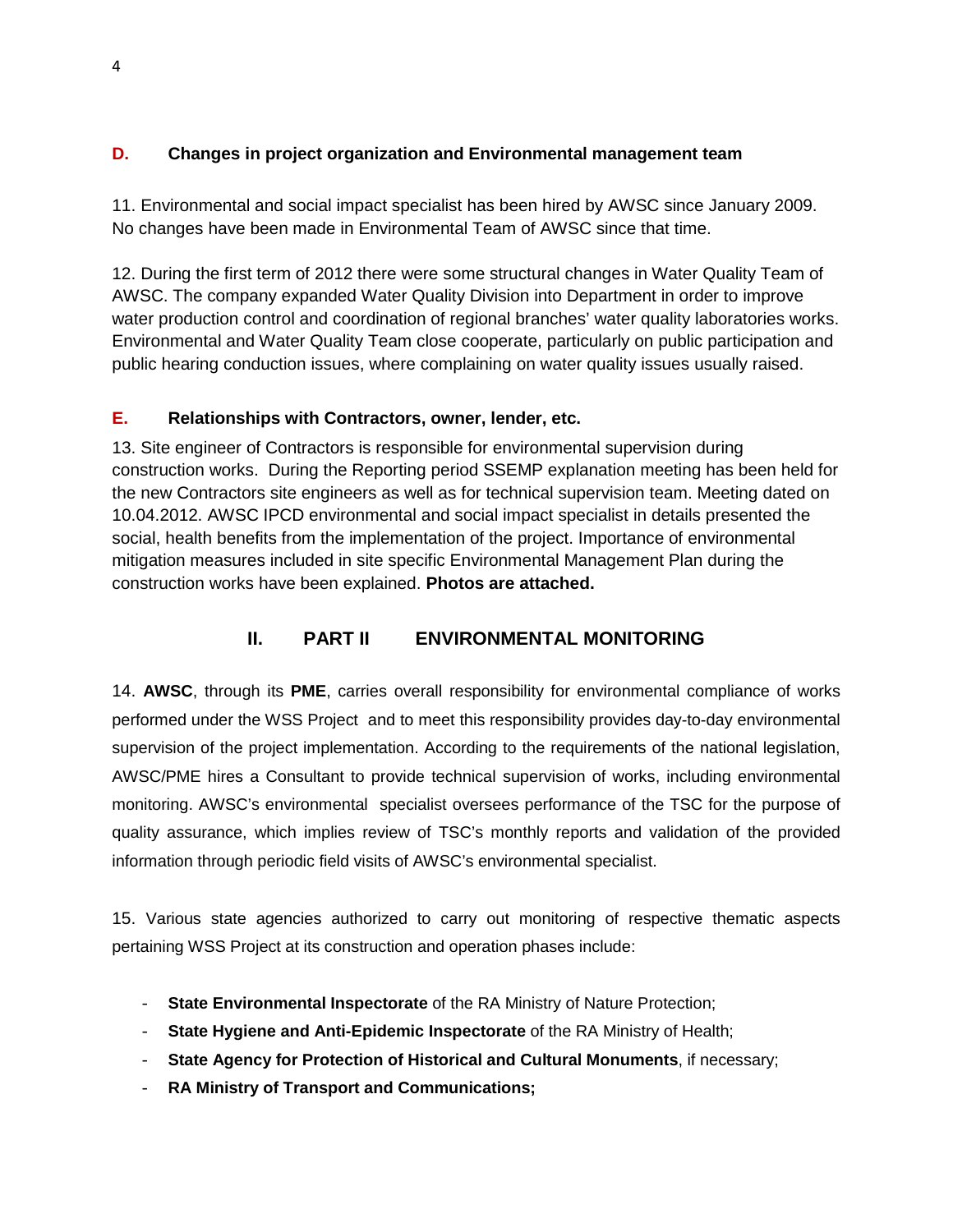#### - **Local self-governance bodies**.

16. Environmental impact mitigation measures implementation strongly supervised for all abovementioned contracts during construction implementation period. No omissions or violations of environmental standards and norms have been identified on noise, water and air quality as well as biodiversity protection sectors.

15. Water quality monitoring plan is developed for the water springs and the water supply systems under the service coverage of AWSC. As a result of the study of the current water quality monitoring plan of AWSC, it was found to be conforming to the requirements of the existing RA standards.

16. AWSC have 4 regional and 17 sectors laboratories. In order to improve water production control and coordination of regional branches' water quality laboratories are implementing preparation works for starting accreditation procedure by ISO 17025 international standards: laboratories' equipments are passing metrological procedure with National Institute of Metrology, water quality analytical methods' guideline is elaborating in laboratories; training courses are organizing for laboratories' staff; also there is expecting General course of Standardization training of chiefs of regional branches' laboratories in cooperation with National Institute of Standards.

#### **III. PART III ENVIRONMENTAL MANAGEMENT**

<span id="page-7-0"></span>17. IEE and SSEMP have been developed for all abovementioned projects. Dates of submission of all environmental documentation are in above-mentioned table and all documents are attached to the report.

18. Due to unfavorable weather conditions and winter brakes in construction works site visits started from March 2012. Site inspections and randomly visits have been organized during construction period. Average number of visits twice to each construction site per month. The compliance of environmental impact mitigation measures during construction and restoration works has been supervised by the Environmental and Social Impact Specialist. **Reporting on site visits and photos have been included in QPR.** 

19. In general during site visits, there no negative environmental impact was registered. Some omissions and negligence was identified during randomly visits, respectively notifications have been sent to Contractors and Technical Supervisors.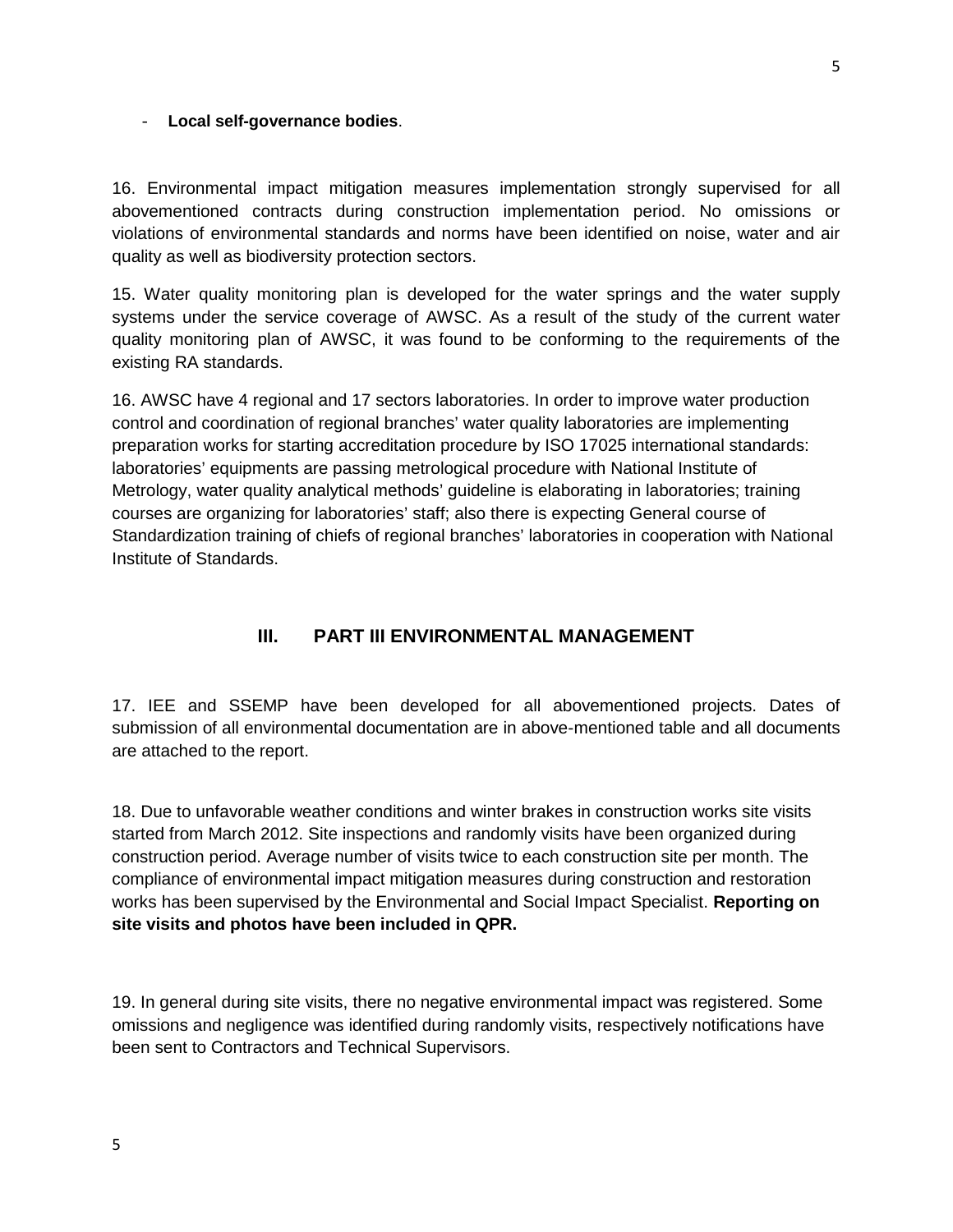| <b>Project title</b>      | <b>Contractor</b>    | <b>Omitted mitigation</b> | Data of  | Non compliance      |
|---------------------------|----------------------|---------------------------|----------|---------------------|
|                           |                      | measures                  | omission | notices/comment     |
| L2363-ICB-1-15            | <b>SADE Armenian</b> | Restoration in proper     | 01.05.12 | Notification has    |
| Water                     | <b>Branch</b>        | way, construction site    |          | been sent to        |
| improvement in            |                      | contamination by          |          | Contractor.         |
| Charentsavan,             |                      | construction and          |          | Strongly            |
| Solac, Argel              |                      | domestic wastes,          |          | supervised the      |
| villagies WSS and         |                      | remaining soil not        |          | process of final    |
| Makravan N2 PS            |                      | removed                   |          | restoration after   |
| reconstruction            |                      |                           |          | completion of       |
|                           |                      |                           |          | construction        |
|                           |                      |                           |          | works in quasi      |
|                           |                      |                           |          | original condition. |
| L2363-NCB-1-29            | Silvana Mkhitar      | Restoration in proper     | 30.04.12 | Notification has    |
| Stepanavan WSS            | <b>LLC</b>           | way, construction site    |          | been sent to        |
| reconstruction            |                      | contamination by          |          | Contractor.         |
|                           |                      | construction and          |          | Strongly            |
|                           |                      | domestic wastes,          |          | supervised the      |
|                           |                      | remaining soil not        |          | process of final    |
|                           |                      | removed                   |          | restoration after   |
|                           |                      |                           |          | completion of       |
|                           |                      |                           |          | construction        |
|                           |                      |                           |          | works in quasi      |
|                           |                      |                           |          | original condition. |
| L2363-NCB-1-27            | Baghramyanshin       | Restoration in proper     | 30.04.12 | Notification has    |
| Ijevan town WESS          | <b>OJSC</b>          | way, construction site    |          | been sent to        |
| reconstruction            |                      | contamination by          |          | Contractor.         |
|                           |                      | construction and          |          | Strongly            |
|                           |                      | domestic wastes,          |          | supervised the      |
|                           |                      | remaining soil not        |          | process of final    |
|                           |                      | removed                   |          | restoration after   |
|                           |                      |                           |          | completion of       |
|                           |                      |                           |          | construction        |
|                           |                      |                           |          | works in quasi      |
|                           |                      |                           |          | original condition. |
| L2363-NCB-1-31            | Pareks Gaz LLC       | Restoration in proper     | 01.05.12 | Notification has    |
| <b>Bypass of Dzknget-</b> |                      | way, construction site    |          | been sent to        |
| Sevan water main          |                      | contamination by          |          | Contractor.         |
|                           |                      | construction and          |          | Strongly            |
|                           |                      | domestic wastes,          |          | supervised the      |
|                           |                      | remaining soil not        |          | process of final    |
|                           |                      | removed                   |          | restoration after   |